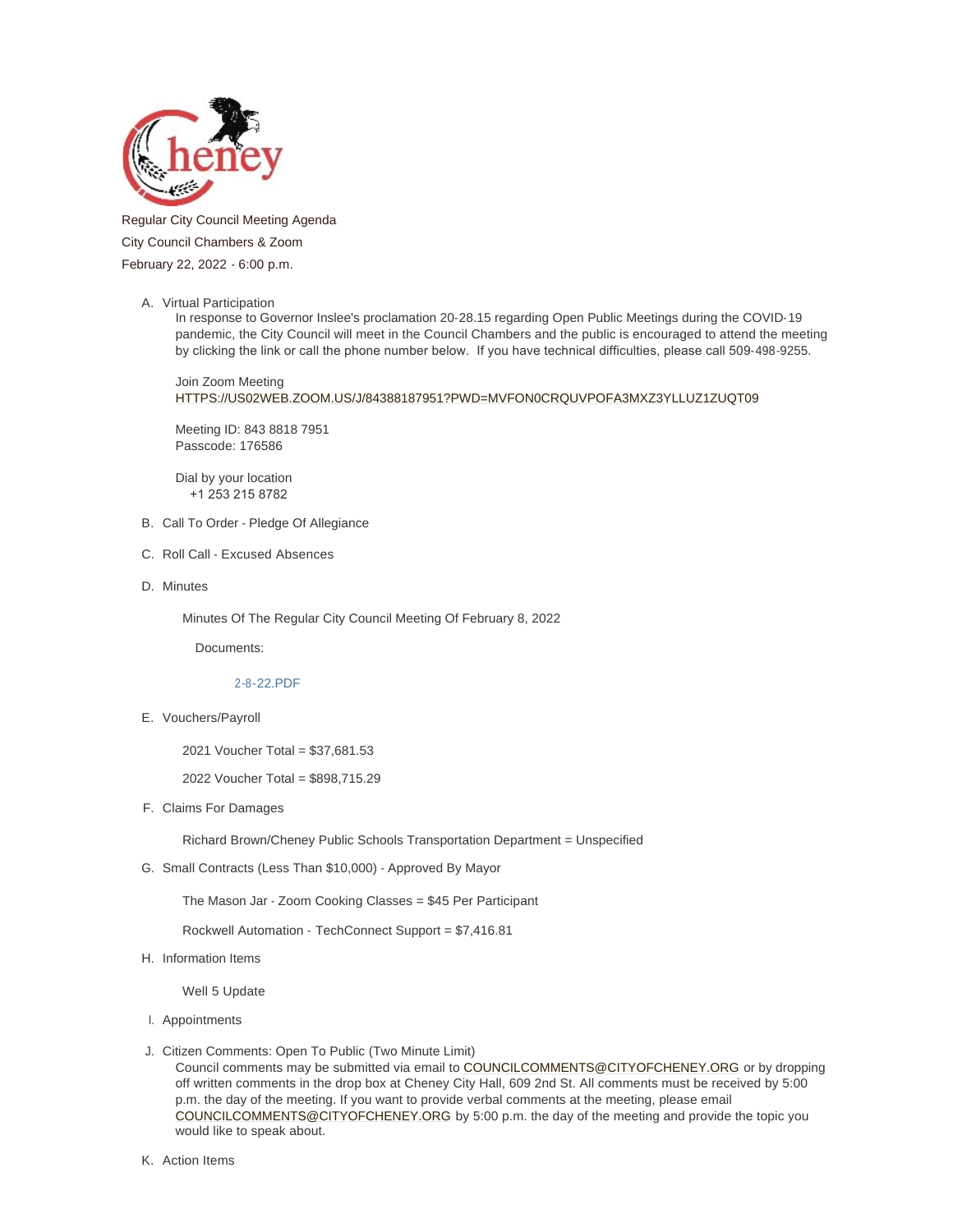#### Public Hearings

#### **Resolutions**

22-020 - Resolution E-995 - 2022 Governmental Charges And Fees 1.

**SUMMARY**: The attached governmental fees resolution includes small text corrections, the addition of the public records fee for police body camera requests, the amending of fees for false alarms (fire), the addition of social event burn permit, and the documentation and increase of the firework permit. All addition/changes were reviewed by their respective council committees and are highlighted in yellow. The resolution is effective immediately.

Documents:

[22-020 GOVERNMENTAL CHARGES AND FEES FOR 2022.PDF](https://www.cityofcheney.org/AgendaCenter/ViewFile/Item/3743?fileID=8356) [2022 GOVERNMENTAL CHARGES AND FEES - READY FOR COUNCIL.PDF](https://www.cityofcheney.org/AgendaCenter/ViewFile/Item/3743?fileID=8357)

2. 22-021 - Resolution E-996 - Mobile Work Orders

**SUMMARY** The City wishes to purchase Central Square Mobile Work Orders. Mobile Work Orders will allow utility field staff to receive, process and complete work orders in the field. Both operational utility work orders and capital work maintenance and installations can all be completed by field staff. All work orders will immediately update to the parent work order system. Users will require a windows compatible device, (laptop or tablet), with a monthly data package. There is an annual licensing cost of \$10,476 to begin in 2023. There may be an IT component for installation, a separate contract with Intrinium will follow if needed.

Purchase qualifies for using ARPA Funds. Allowable use is improving utility customer service with less employee interaction.

Documents:

[22-021 - MOBILE WORK ORDERS.PDF](https://www.cityofcheney.org/AgendaCenter/ViewFile/Item/3741?fileID=8349) [E-996 - MOBILE WORK ORDERS.PDF](https://www.cityofcheney.org/AgendaCenter/ViewFile/Item/3741?fileID=8350) [CHENEY WA - MOBILE WORK ORDERS 2021-10796.PDF](https://www.cityofcheney.org/AgendaCenter/ViewFile/Item/3741?fileID=8351) [CHENEY WA - ATTACHMENT A 2021-10796.PDF](https://www.cityofcheney.org/AgendaCenter/ViewFile/Item/3741?fileID=8352)

22-022 - Resolution E-997 - Click2Gov 3.

**SUMMARY** The City wishes to purchase Click2Gov. Click2Gov will allow utility customers to access their utility account including both billing, payments, consumption, etc. in a paperless format. Additionally, customers will be able to pay their utility bills from that site without navigation to our alternate web-payment site. Also included in Click2Gov is the ability to establish a program where customers can sign up for auto pay through Click2Gov.

There is an annual licensing cost of \$7,284 to begin in 2023. There may be an IT component for installation, a separate contract with Intrinium will follow if needed.

Purchase qualifies for using ARPA Funds. Allowable use is improving utility billing access and payments for our customers.

Documents:

[22-022 - CLICK2GOV.PDF](https://www.cityofcheney.org/AgendaCenter/ViewFile/Item/3742?fileID=8353) [E-997 - CLICK2GOV.PDF](https://www.cityofcheney.org/AgendaCenter/ViewFile/Item/3742?fileID=8354) [CHENEY WA - ATTACHMENT A 2021-53502 \(REVISED I\).PDF](https://www.cityofcheney.org/AgendaCenter/ViewFile/Item/3742?fileID=8355)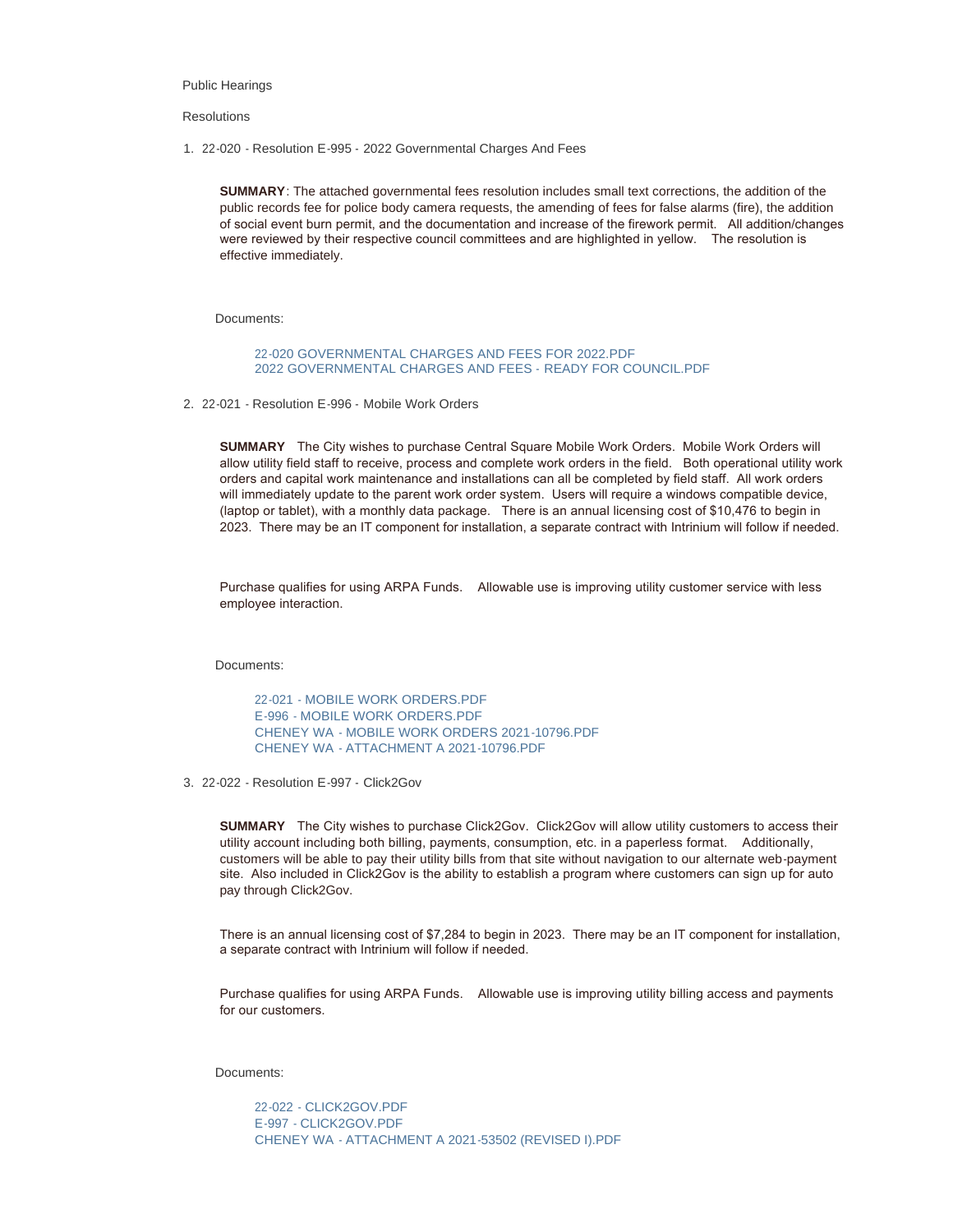22-023 - Resolution E-998 - DNR Grant 4. DNR Grant for Wildland Firefighting Equipment

Documents:

CCAR 22-023 - WA DNR GRANT PDF 22-023 - RESOLUTION E-998 - WA DNR GRANT PDE [WA DNR 2022 GRANT APPLICATION.PDF](https://www.cityofcheney.org/AgendaCenter/ViewFile/Item/3740?fileID=8388)

5. 22-025 - Resolution F-001 - Purple Pipe Project WaterSMART Grant

The Bureau of Reclamation is soliciting applications from qualified agencies for water reclamation and reuse projects. City Staff is proposing to submit an application for the Cheney Purple Pipe Project. Funding is 25% of the construction of the project which would be a maximum amount of \$ 5,455,750. Applications are due March 15, 2022.

Documents:

[CCAR 22-025 - CHENEY PURPLE PIPE PROJECT WATERSMART GRANT A](https://www.cityofcheney.org/AgendaCenter/ViewFile/Item/3767?fileID=8363)PPLICATION.PDF [RES F-001 - CHENEY PURPLE PIPE PROJECT WATERSMART GRANT A](https://www.cityofcheney.org/AgendaCenter/ViewFile/Item/3767?fileID=8364)PPLICATION.PDF

22-026 - Resolution F-002 - WWTP Solar Array TransAlta Grant Agreement 6.

The City was awarded a TransAlta Grant in the amount of \$160,000 for the design and construction of a 100 KW ground mounted solar panel system. The City of Cheney is required to enter into a grant agreement with TransAlta.

Documents:

## [CCAR-22-026 - WWTP SOLAR ARRAY TRANSALTA GRANT FUNDING](https://www.cityofcheney.org/AgendaCenter/ViewFile/Item/3769?fileID=8372) AGREEMENT.PDF RESOLUTION F-002 - FWTP SOLAR ARRAY TRANSALTA GRANT AGREEMENT PDF [CITY OF CHENEY GRANT AGREEMENT.PDF](https://www.cityofcheney.org/AgendaCenter/ViewFile/Item/3769?fileID=8374)

7. 22-027 - Resolution F-003 - WWTP Solar Array Contract

Resolution E-900 authorized the Mayor to enter into a Solar Energy Services Consultant Agreement with Apollo Solutions Group (ASG). That agreement enabled ASG to complete an Investment Grade Energy Audit to identify costs and savings for a solar array project located at the existing Waste Water Treatment plant and to assist with grant applications. Two grants were awarded to the City for the project totaling \$ 349,258 for design and construction of a 100 KW solar panel system. Total project is estimated at \$ 378, 516.

Documents:

[CCAR 22-027 - SOLAR ENERGY SERVICES PERFORMANCE CONTRACT A](https://www.cityofcheney.org/AgendaCenter/ViewFile/Item/3768?fileID=8365)GREEMENT PDF [RES F-003 - SOLAR ENERGY SERVICES PERFORMANCE AGREEMENT.PDF](https://www.cityofcheney.org/AgendaCenter/ViewFile/Item/3768?fileID=8366) [CITY OF CHENEY SOLAR ESP 2-14-22 - COMMERCE.PDF](https://www.cityofcheney.org/AgendaCenter/ViewFile/Item/3768?fileID=8367) [APPENDIX B NCES LETTER- TEMPLATE.PDF](https://www.cityofcheney.org/AgendaCenter/ViewFile/Item/3768?fileID=8368) [APPENDIX C NOTICE OF SUBSTANTIAL COMPLETION TEMPLATE.PDF](https://www.cityofcheney.org/AgendaCenter/ViewFile/Item/3768?fileID=8369) [APPENDIX D NOTICE OF COMPLETION OF PUBLIC WORKS CONTRACT.PDF](https://www.cityofcheney.org/AgendaCenter/ViewFile/Item/3768?fileID=8370) [CITY OF CHENEY SOLAR CONTRACT.PDF](https://www.cityofcheney.org/AgendaCenter/ViewFile/Item/3768?fileID=8371)

22-028 - Resolution F-004 - Bureau Of Reclamation Contributed Funds Agreement 8. The City is in the process of completing a NEPA for the Cheney Purple Pipe Project for the purpose of applying for federal grant funds. The Bureau of Reclamation is assisting the City through this process to assure compliance of the NEPA. A contributed funds agreement between the City and the Bureau of Reclamation is necessary to reimburse the Bureau of Reclamation for expenses in the review process.

Documents:

[CCAR 22-028 - BUREAU OF RECLAMATION CONTRIBUTED FUNDS](https://www.cityofcheney.org/AgendaCenter/ViewFile/Item/3772?fileID=8381) AGREEMENT.PDF [RES F-004 - BUREAU OF RECLAMATION CONTRIBUTED FUNDS AGREEMENT.PDF](https://www.cityofcheney.org/AgendaCenter/ViewFile/Item/3772?fileID=8382) [R22MA190-716 CITY OF CHENEY -](https://www.cityofcheney.org/AgendaCenter/ViewFile/Item/3772?fileID=8383) CFA.PDF

22-029 - Resolution F-005 - Declaration Of Surplus Equipment – Solid Waste Residential Truck # 1031 9. In accordance with CMC 2.74, the City Council has the authority to declare real property as surplus and the City Council may establish sale price through minimum bid process. Staff is recommending a minimum bid value for the Solid Waste 2010 Wayne Curbtender (#1031) in the amount of \$ 20,000.

Documents: